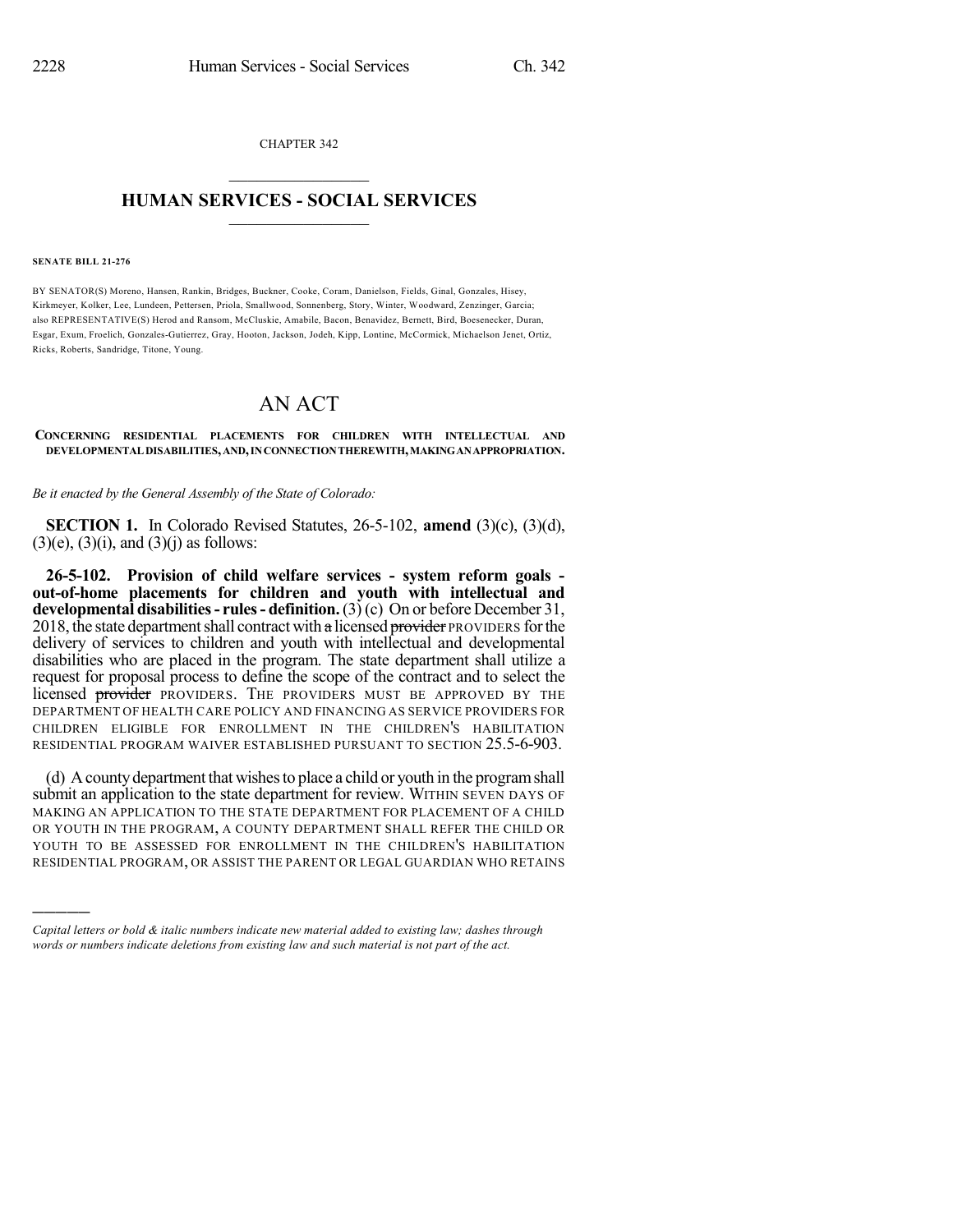LEGAL CUSTODY TO MAKE THE REFERRAL. THE COUNTY DEPARTMENT SHALL PROVIDE TO THE STATE DEPARTMENT EVIDENCE THAT THE COUNTY DEPARTMENT OR THE CHILD'S PARENT OR LEGAL GUARDIAN HAS REFERRED THE CHILD OR YOUTH FOR ENROLLMENT IN THE CHILDREN'S HABILITATION RESIDENTIAL PROGRAM OR EVIDENCE OF EITHER ENROLLMENT IN OR DENIAL OF ENROLLMENT IN THE CHILDREN'S HABILITATION RESIDENTIAL PROGRAM, DEPENDING ON WHETHER THE CHILD OR YOUTH IS ELIGIBLE OR INELIGIBLE FOR SUCH ENROLLMENT. The state department shall approve admissions into the program and determine discharge criteria for each placement. ENROLLMENT OF A CHILD OR YOUTH IN THE CHILDREN'S HABILITATION RESIDENTIAL PROGRAM DOES NOT CONSTITUTE AUTOMATIC PLACEMENT WITH A SERVICE PROVIDER CONTRACTED WITH PURSUANT TO SUBSECTION  $(3)(c)$  OF THIS SECTION. A county department that has applied for the admission of a child or youth into the program shall MUST be notified in writing of a placement approved by the state department.

(e) For the duration of the treatment, as defined in the approval letter from the state department, and for thirty days after the completion of treatment, the county department responsible for the placement of the child or youth in the program must be reimbursed by the state department for one hundred percent of the costs associated with the approved placement STATE DEPARTMENT SHALL REIMBURSE THE PROVIDER DIRECTLY FOR COSTS ASSOCIATED WITH THE PLACEMENT OF A CHILD OR YOUTH IN THE PROGRAM.

(i) Entities other than county departments, including but not limited to hospitals, health-care providers, single entry point agencies, and community-centered boards AND PROVIDERS OF CASE MANAGEMENT SERVICES, may refer a family to voluntarily apply FOR PLACEMENT WITH A SERVICE PROVIDER CONTRACTED WITH PURSUANT TO SUBSECTION  $(3)(c)$  OF THIS SECTION and MAY assist with the application to the state department for admission of the family's child or youth with intellectual and developmental disabilities into the program pursuant to this subsection (3). Such THE applications will be considered if space is available. THE ENTITY MAY REFER THE FAMILY TO A PROVIDER OF CASE MANAGEMENT SERVICES OR ASSIST THE FAMILY WITH THE PROCESS OF ENROLLING THE CHILD OR YOUTH IN THE CHILDREN'S HABILITATION RESIDENTIAL PROGRAM IF THE CHILD OR YOUTH IS ELIGIBLE. However, children and youth with intellectual and developmental disabilities placed by county departments or the state department shall MUST have priority for admission to the program. The state departmentshall not accept applicationsfor placement of a child or youth who is exclusively insured by private insurance. A child or youth who is dually insured by private insurance and medicaid and whose residential level of care has been denied by private insurance may be eligible for services in the program. A CHILD OR YOUTH WHO IS ELIGIBLE FOR ENROLLMENT IN THE CHILDREN'S HABILITATION RESIDENTIAL PROGRAM MUST BE ENROLLED.

(j) ANY FAMILY THAT IS VOLUNTARILY APPLYING FOR PLACEMENT WITH ASSISTANCE FROM any entity defined in subsection  $(3)(i)$  of this section that receives placement approval from the state department shall contract directly with the provider for such placement and is responsible for the costs associated with the placement SHALL WORK DIRECTLY WITH THE PROVIDER TO DETERMINE RESPONSIBILITY FOR PAYMENT.

**SECTION 2. Appropriation.** For the 2021-22 state fiscal year, \$1,162,912 is